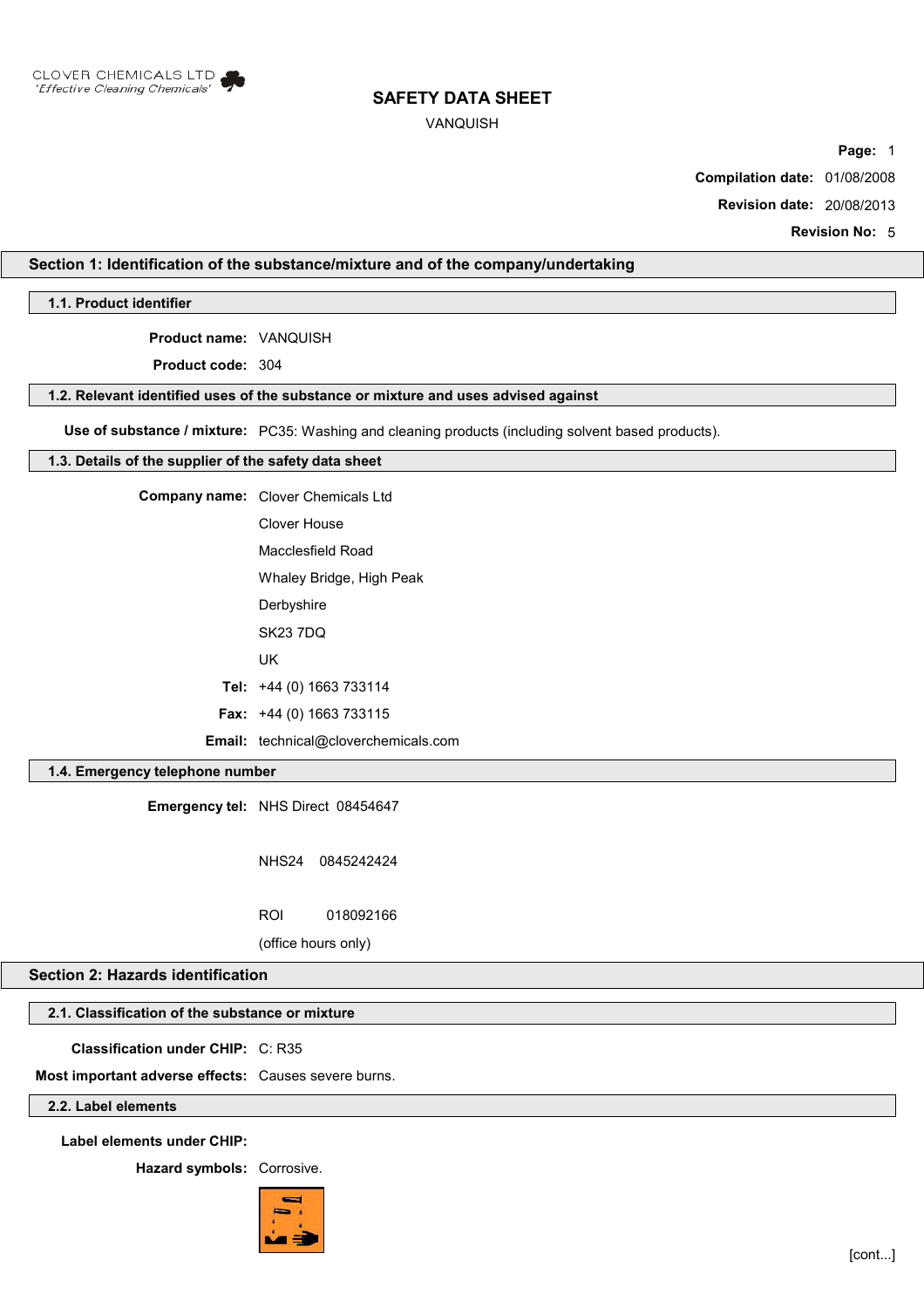#### VANQUISH

**Risk phrases:** R35: Causes severe burns. **Safety phrases:** S1/2: Keep locked up and out of the reach of children. S24/25: Avoid contact with skin and eyes. S26: In case of contact with eyes, rinse immediately with plenty of water and seek medical advice. S36/37/39: Wear suitable protective clothing, gloves and eye / face protection. S45: In case of accident or if you feel unwell, seek medical advice immediately (show the label where possible). **Precautionary phrases:** Restricted to professional users.

**2.3. Other hazards**

**PBT:** This product is not identified as a PBT substance.

## **Section 3: Composition/information on ingredients**

#### **3.2. Mixtures**

#### **Hazardous ingredients:**

#### SODIUM HYDROXIDE

| <b>EINECS</b> | CAS       | Classification<br>CHIP | <b>CLP Classification</b> | Percen∖ |
|---------------|-----------|------------------------|---------------------------|---------|
| 215-185-5     | 1310-73-2 | C: R35                 | Skin Corr. 1A: H314       | $-30%$  |

AMPHOTERIC SURFACTANT

| <b>R36</b><br>Xi: I<br>. | 100<br>$\cdot$ $\cdot$ $\cdot$ |
|--------------------------|--------------------------------|
|--------------------------|--------------------------------|

## DODECYLDIMETHYLAMINE OXIDE

| 216-700-6 | 1643-20-5 | Xi: R38: Xi: R41: N: R50 | <sup>1</sup> Acute Tox. 4: H302; Skin Irrit. 2: H315; | 1-10% |
|-----------|-----------|--------------------------|-------------------------------------------------------|-------|
|           |           |                          | Eye Dam. 1: H318; Aguatic Acute 1:                    |       |
|           |           |                          | H400                                                  |       |

#### ALCOHOLS C12-C14, ETHOXYLATED, SULPHATED, SODIUM SALTS

| 68891-38-3 | Xi: R38: Xi: R41 | <sup>1</sup> Eye Dam. 1: H318; Skin Irrit. 2: H315; | <b>I-10%</b> |
|------------|------------------|-----------------------------------------------------|--------------|
|            |                  | Aquatic Chronic 3: H412                             |              |

## **Section 4: First aid measures**

#### **4.1. Description of first aid measures**

**Skin contact:** Drench the affected skin with running water for 10 minutes or longer if substance is still on skin. Remove all contaminated clothes and footwear immediately unless stuck to skin. Transfer to hospital if there are burns or symptoms of poisoning.

- **Eye contact:** Bathe the eye with running water for 15 minutes. Transfer to hospital for specialist examination.
	- **Ingestion:** Do not induce vomiting. Wash out mouth with water. If conscious, give half a litre of water to drink immediately. Give 1 cup of water to drink every 10 minutes. Transfer to hospital as soon as possible.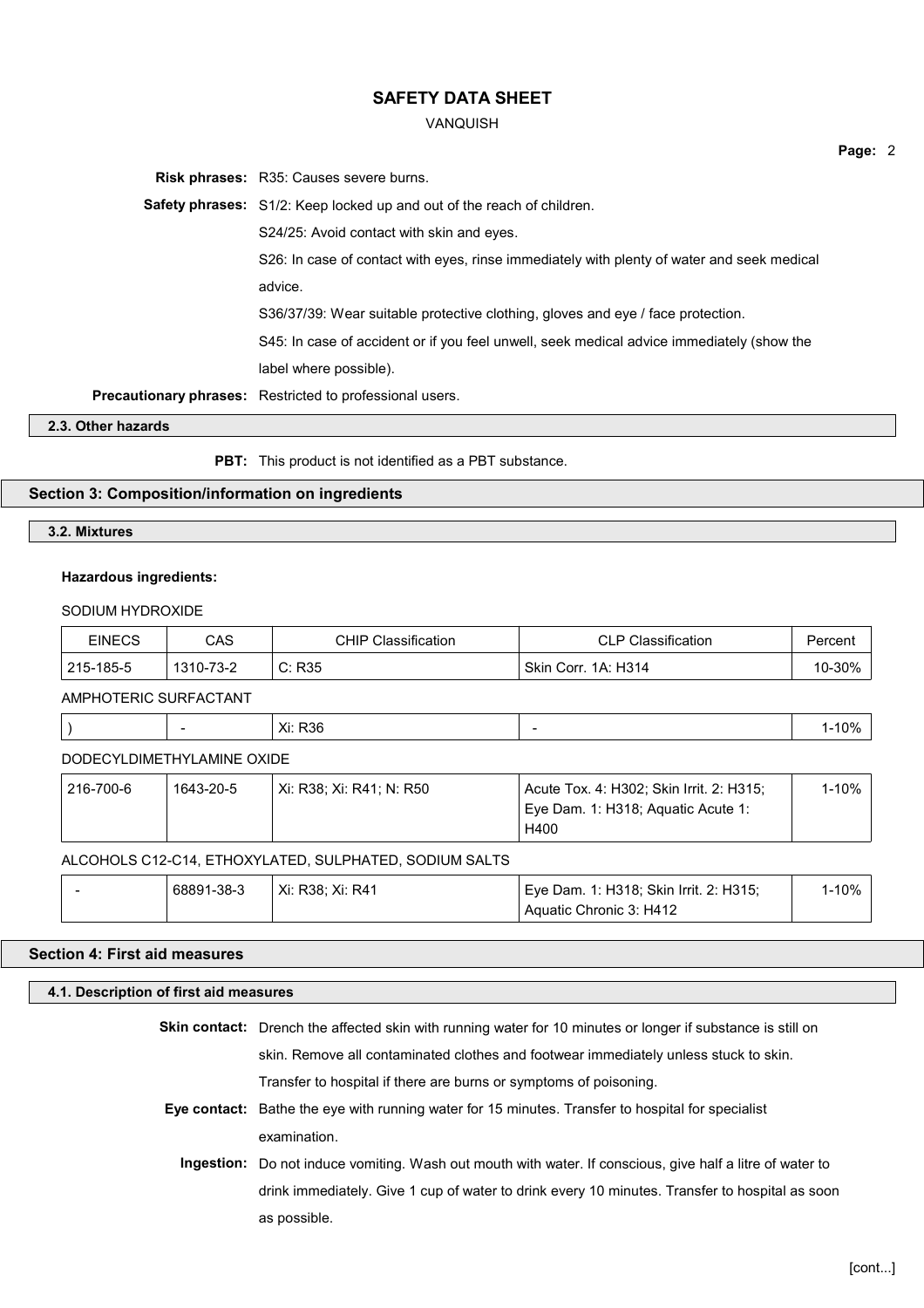#### VANQUISH

**Page:** 3

**Inhalation:** Remove casualty from exposure ensuring one's own safety whilst doing so. Transfer to hospital as soon as possible.

#### **4.2. Most important symptoms and effects, both acute and delayed**

**Skin contact:** Severe burns may occur. Progressive ulceration will occur if treatment is not immediate.

**Eye contact:** May cause permanent damage. Corneal burns may occur.

**Ingestion:** Nausea and stomach pain may occur. Corrosive burns may appear around the lips. There

may be soreness and redness of the mouth and throat. There may be difficulty swallowing.

**Inhalation:** There may be a feeling of tightness in the chest with shortness of breath.

**Delayed / immediate effects:** Immediate effects can be expected after short-term exposure.

#### **4.3. Indication of any immediate medical attention and special treatment needed**

**Immediate / special treatment:** Eye bathing equipment should be available on the premises.

## **Section 5: Fire-fighting measures**

## **5.1. Extinguishing media**

## **Extinguishing media:** Water.

## **5.2. Special hazards arising from the substance or mixture**

**Exposure hazards:** Corrosive.

#### **5.3. Advice for fire-fighters**

**Advice for fire-fighters:** Wear protective clothing to prevent contact with skin and eyes.

## **Section 6: Accidental release measures**

#### **6.1. Personal precautions, protective equipment and emergency procedures**

**Personal precautions:** Do not attempt to take action without suitable protective clothing - see section 8 of SDS. Mark out the contaminated area with signs and prevent access to unauthorised personnel. Turn

leaking containers leak-side up to prevent the escape of liquid.

#### **6.2. Environmental precautions**

**Environmental precautions:** Do not discharge into drains or rivers. Contain the spillage using bunding.

# **6.3. Methods and material for containment and cleaning up**

**Clean-up procedures:** Transfer to a closable, labelled salvage container for disposal by an appropriate method.

## **6.4. Reference to other sections**

**Reference to other sections:** Refer to section 8 of SDS.

# **Section 7: Handling and storage**

## **7.1. Precautions for safe handling**

**Handling requirements:** Avoid the formation or spread of mists in the air.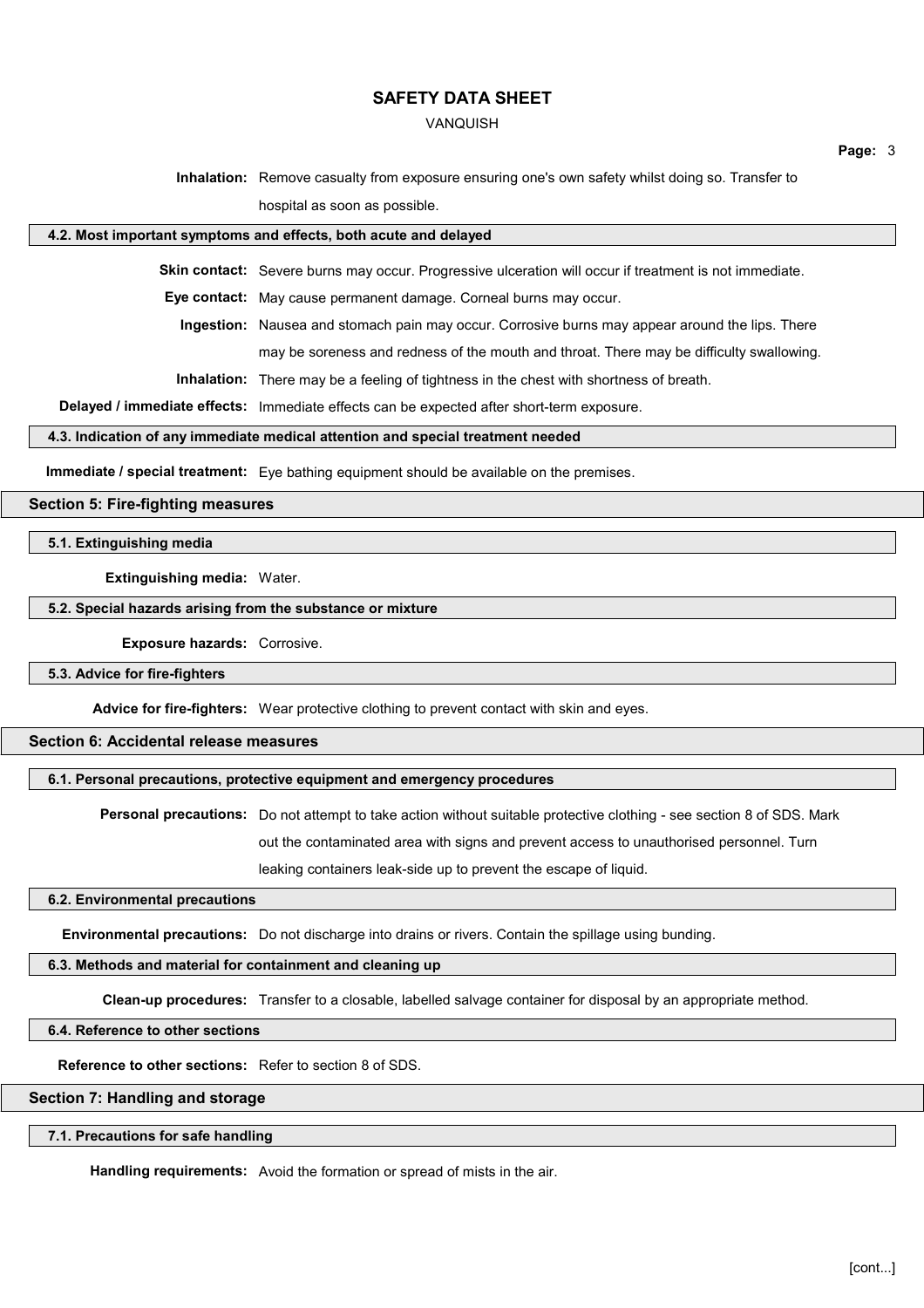### VANQUISH

## **7.2. Conditions for safe storage, including any incompatibilities**

**Storage conditions:** Keep container tightly closed.

**Suitable packaging:** Stainless steel. Polyethylene. Teflon.

## **7.3. Specific end use(s)**

**Specific end use(s):** No data available.

#### **Section 8: Exposure controls/personal protection**

#### **8.1. Control parameters**

#### **Hazardous ingredients:**

#### **SODIUM HYDROXIDE**

#### **Workplace exposure limits: Respirable dust Respirable dust**

| State | 8 hour TWA | 15 min. STEL     | 8 hour TWA | 15 min. STEL |
|-------|------------|------------------|------------|--------------|
| UK    | -          | $2 \text{ mg/m}$ |            |              |

#### **8.1. DNEL/PNEC Values**

**DNEL / PNEC** No data available.

### **8.2. Exposure controls**

**Hand protection:** Impermeable gloves. Gloves (alkali-resistant). PVC gloves. Viton gloves.

**Eye protection:** Tightly fitting safety goggles. Ensure eye bath is to hand.

**Skin protection:** Alkali resistant protective clothing.

# **Section 9: Physical and chemical properties**

| 9.1. Information on basic physical and chemical properties |  |  |
|------------------------------------------------------------|--|--|
|                                                            |  |  |

|                                                      | <b>State: Liquid</b>                             |                               |
|------------------------------------------------------|--------------------------------------------------|-------------------------------|
|                                                      | <b>Colour: Colourless</b>                        |                               |
|                                                      | <b>Odour:</b> Barely perceptible odour           |                               |
|                                                      | <b>Oxidising:</b> Non-oxidising (by EC criteria) |                               |
| Solubility in water: Soluble                         |                                                  |                               |
|                                                      | Viscosity: Highly viscous                        |                               |
| Boiling point/range°C: 100                           | Melting point/range $\textdegree$ C: 0           |                               |
| <b>Flammability limits %: lower:</b> Not applicable. |                                                  | <b>upper:</b> Not applicable. |
| <b>Flash point C:</b> Not applicable.                | Part.coeff. n-octanol/water: Not applicable.     |                               |
| Autoflammability°C: Not applicable.                  | Vapour pressure: Not applicable.                 |                               |
| <b>Relative density: 1.178</b>                       |                                                  | <b>pH:</b> 13.5               |
| VOC g/l: 0                                           |                                                  |                               |
|                                                      |                                                  |                               |

**9.2. Other information**

**Other information:** No data available.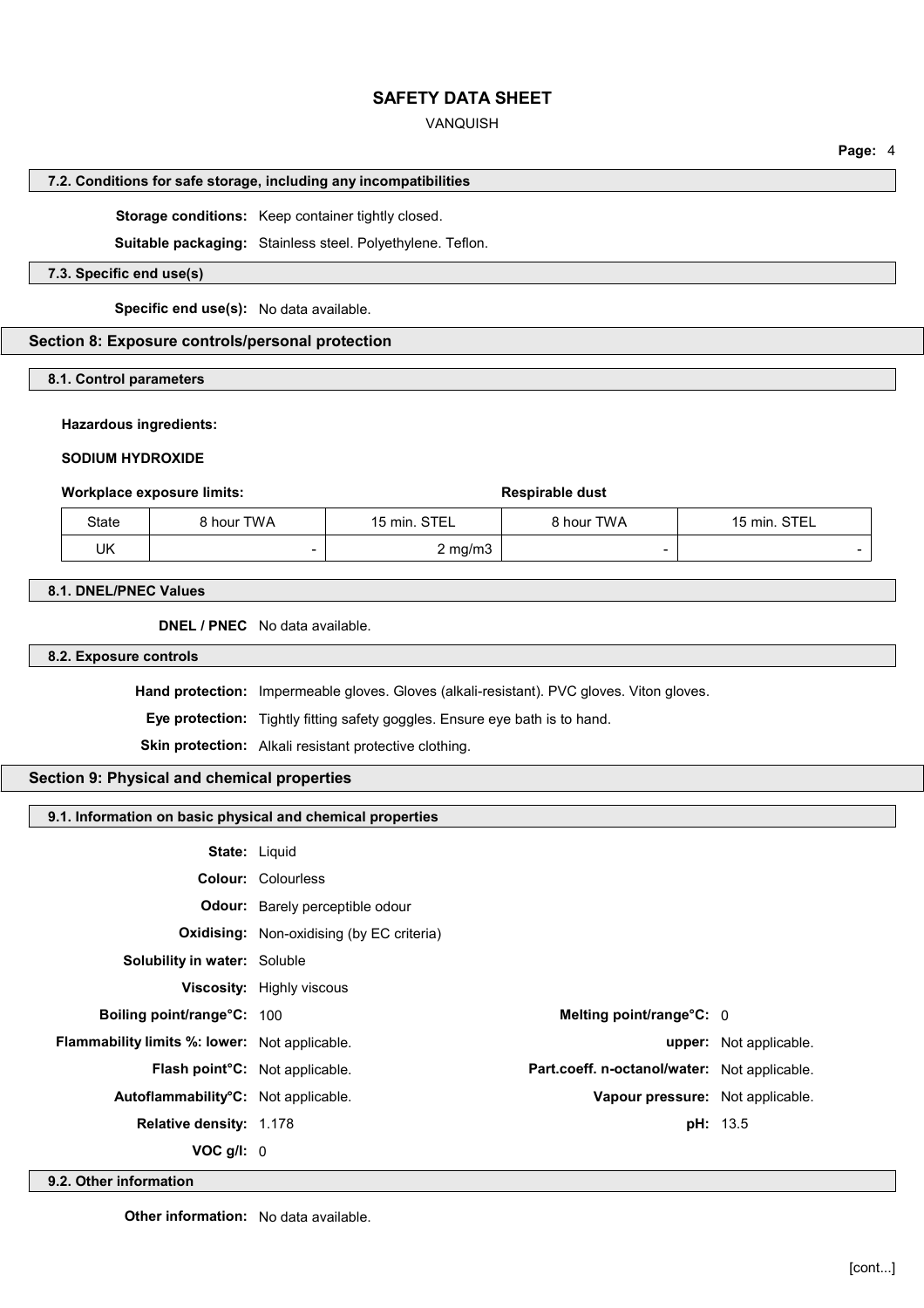#### VANQUISH

#### **Section 10: Stability and reactivity**

**10.1. Reactivity**

**Reactivity:** Stable under recommended transport or storage conditions.

#### **10.2. Chemical stability**

**Chemical stability:** Stable under normal conditions.

#### **10.3. Possibility of hazardous reactions**

**Hazardous reactions:** Hazardous reactions will not occur under normal transport or storage conditions.

**10.4. Conditions to avoid**

#### **10.5. Incompatible materials**

**Materials to avoid:** Aluminium. Magnesium. Zinc.

## **10.6. Hazardous decomposition products**

**Haz. decomp. products:** In combustion emits toxic fumes of carbon dioxide. In combustion emits toxic fumes of

nitrogen oxides.

#### **Section 11: Toxicological information**

## **11.1. Information on toxicological effects**

#### **Hazardous ingredients:**

#### **SODIUM HYDROXIDE**

| IPR | <b>MUS</b> | LD50        | 40  | mg/kg |
|-----|------------|-------------|-----|-------|
| ORL | <b>RBT</b> | <b>LDLO</b> | 500 | mg/kg |

#### **ALCOHOLS C12-C14, ETHOXYLATED, SULPHATED, SODIUM SALTS**

| 200c<br>ORL <sup>'</sup><br>. .<br>∍∧<br>ma/ka<br>LDOU<br><br>.<br>$ -$<br>. .<br>. |
|-------------------------------------------------------------------------------------|
|-------------------------------------------------------------------------------------|

#### **Relevant effects for mixture:**

| Effect<br>___ | रoute                   | <b>Basis</b><br>.        |
|---------------|-------------------------|--------------------------|
|               | <b>DRM</b><br>INH<br>םו | calculated<br>Hazardous. |

#### **Symptoms / routes of exposure**

**Skin contact:** Severe burns may occur. Progressive ulceration will occur if treatment is not immediate.

**Eye contact:** May cause permanent damage. Corneal burns may occur.

**Ingestion:** Nausea and stomach pain may occur. Corrosive burns may appear around the lips. There may be soreness and redness of the mouth and throat. There may be difficulty swallowing.

**Inhalation:** There may be a feeling of tightness in the chest with shortness of breath.

#### **Delayed / immediate effects:** Immediate effects can be expected after short-term exposure.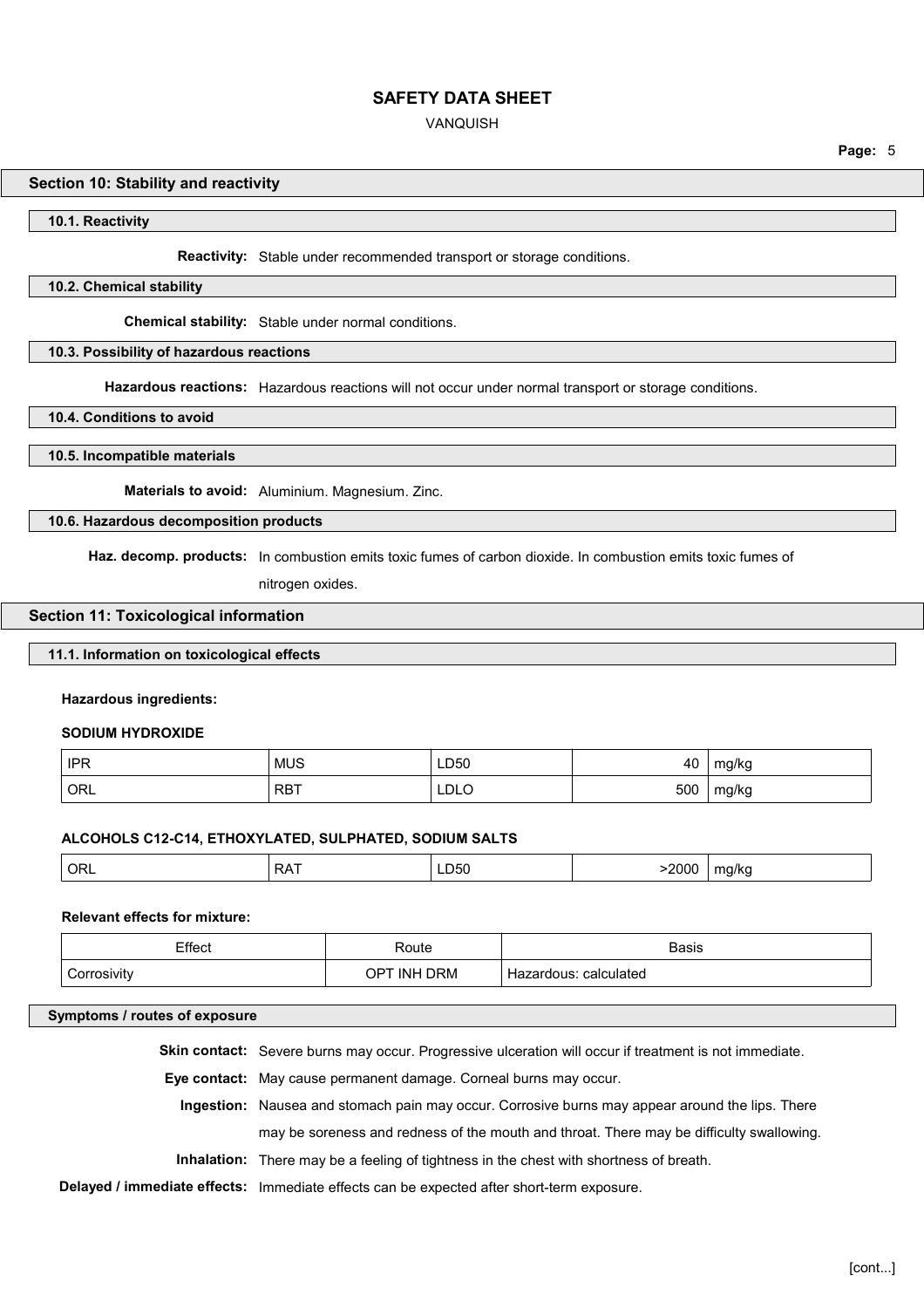VANQUISH

#### **Section 12: Ecological information**

**12.1. Toxicity**

**Ecotoxicity values:** No data available.

#### **12.2. Persistence and degradability**

**Persistence and degradability:** Biodegradable. The surfactants contained in this preperation comply with the biodegradability criteria as laid down in regulation (EC) No.648/2004 on detergents.

#### **12.3. Bioaccumulative potential**

**Bioaccumulative potential:** No bioaccumulation potential.

**12.4. Mobility in soil**

**Mobility:** Soluble in water.

#### **12.5. Results of PBT and vPvB assessment**

**PBT identification:** This product is not identified as a PBT substance.

**12.6. Other adverse effects**

**Other adverse effects:** Negligible ecotoxicity.

#### **Section 13: Disposal considerations**

#### **13.1. Waste treatment methods**

**Disposal of packaging:** Dispose of as normal industrial waste.

**NB:** The user's attention is drawn to the possible existence of regional or national regulations

regarding disposal.

## **Section 14: Transport information**

**14.1. UN number**

**UN number:** UN1760

## **14.2. UN proper shipping name**

**Shipping name:** CORROSIVE LIQUID, N.O.S.

(SODIUM HYDROXIDE)

**14.3. Transport hazard class(es)**

**Transport class:** 8

**14.4. Packing group**

**Packing group:** II

**14.5. Environmental hazards**

**Environmentally hazardous:** No **Marine pollutant:** No